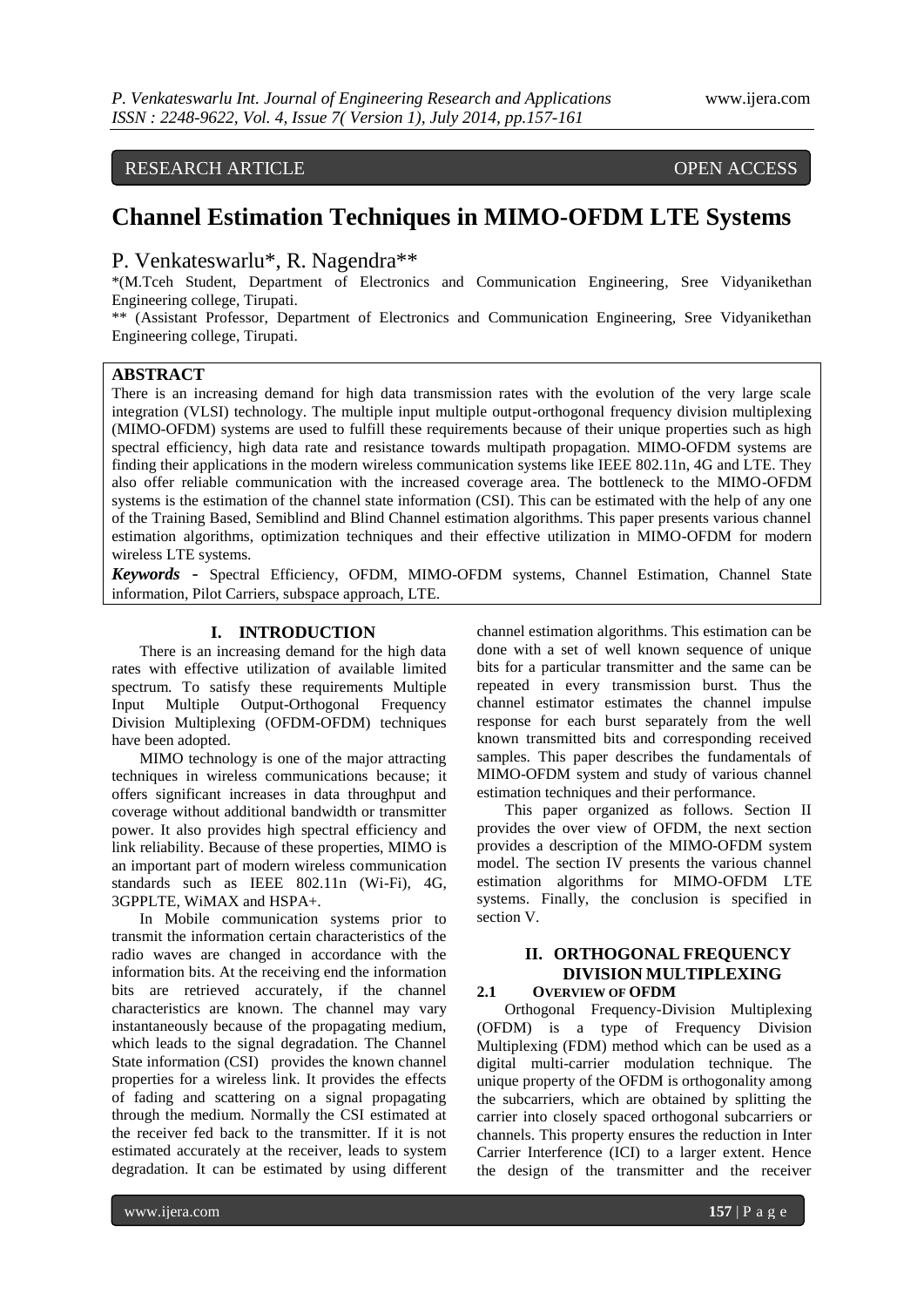becomes easier compared to the FDM method, which requires a separate filter bank for each subcarrier. It is quite simple to insert guard intervals between the OFDM symbols if the symbol duration is high. Therefore the Inter Symbol Interference (ISI) can be eliminated effectively without using pulse shaping filter.

In OFDM the large data stream to be transmitted is divided into parallel data streams. These data streams are fed to the orthogonal carriers at lower rate. Each subcarrier is modulated by using any one of the digital modulation schemes such as Binary Phase Shift Keying (BPSK), Quadrature Phase Shift<br>Keying (QPSK) and Quadrature Amplitude Keying (QPSK) and Quadrature Modulation (QAM). The data rate for each channel is low compared to the conventional data rate for a single-carrier modulation. However the overall data rate is superior or comparable to the single-carrier modulation. Hence this scheme finds it's applications in most of the modern wireless broadcasting systems namely 802.11n (WIFI), WiMaX, LTE and Ultra Wide Band (UWB) systems.

#### **2.2 MATHEMATICAL FORMULATION OF OFDM**

If symbols to be transmitted are  $X_k$ ,  $k=0,1,..,N-1$ . The OFDM symbols are placed at a frequency spacing of fs, to keep orthogonality among the subcarriers.  $When$ 

$$
fs=1/(NT_s) \t\t\t\t\t\t---(1)
$$

$$
T_s
$$
 = sampling interval

The OFDM signal transmitted through Kth subcarrier is given by

$$
x_n = \sum_{k=0}^{N-1} X_k e^{\frac{j2\pi nk}{N}} \quad \text{---} \quad (2)
$$

#### **III. MIMO-OFDM SYSTEM**

In MIMO systems multiple antennas are used at both ends of the transmitter and receiver. Usage of MIMO-OFDM systems in modern wireless communication systems provides increased system capacity and coverage with robustness against multipath fading. Because of the unique properties of the MIMO and OFDM systems, these systems are used in high-speed wireless communication systems.

A simple MIMO-OFDM system with P transmit antennas and Q receive antennas is shown in Fig. 1.

MIMO can be sub-divided into three main parts pre-coding, spatial multiplexing and diversity coding respectively.

Precoding is one of the multi-stream beamforming techniques employed at the transmitter. In this method same type of signals are transmitted with weighted gains from each of the transmitting antennas in order to maximize the input signal power received at the receiver. It also reduces the multipath fading effect but, it requires CSI at the transmitter.

Spatial multiplexing requires antenna configuration of the MIMO system. In this, a high data rate signal is split into a number of low data rate signals and each stream is transmitted using different antennas operating at the same frequency. At the receiver these signal arrive with different spatial signatures and it can easily separate these data stream into parallel channel. The spatial multiplexing technique increases the signal to noise ratio (SNR) and the system capacity. It can be used with or without the knowledge about the CSI at the transmitter.

Diversity coding is used to improve the signal received at the receiver without knowing the CSI. In this technique the single data stream is transmitted by using space-time coding with full or near orthogonality from each transmitting antenna. Diversity coding exploits the independent fading in multiple antenna links to improve the signal power.

Spatial multiplexing techniques make the design of the receivers very complex. Therefore it is usually combined with Orthogonal Frequency-Division Multiplexing (OFDM) to combat the problems created by multi-path fading.



Figure1 MIMO-OFDM system model

#### **3.1 MATHEMATICAL DESCRIPTION**

A simple MIMO system can be modeled as

y=H x + n -------- (3)

Where x and y are the transmit vector and receive vectors, H and n are the channel matrix and the noise vectors respectively.

#### **3.2 CHANNEL ESTIMATION**

In a wireless communication link, channel state information (CSI) provides the known channel properties of the link. The CSI should be estimated at the receiver and usually fed back to the transmitter. Therefore, the transmitter and receiver can have different CSI. The Channel State information may be instantaneous or statistical. In Instantaneous CSI, the current channel conditions are known, which can be viewed by knowing the impulse response of the transmitted sequence. But Statistical CSI contains the statistical characteristics such as fading distribution, channel gain, spatial correlation etc. The CSI acquisition is practically limited by how fast the channel conditions are changing. In fast fading systems statistical CSI is reasonable where channel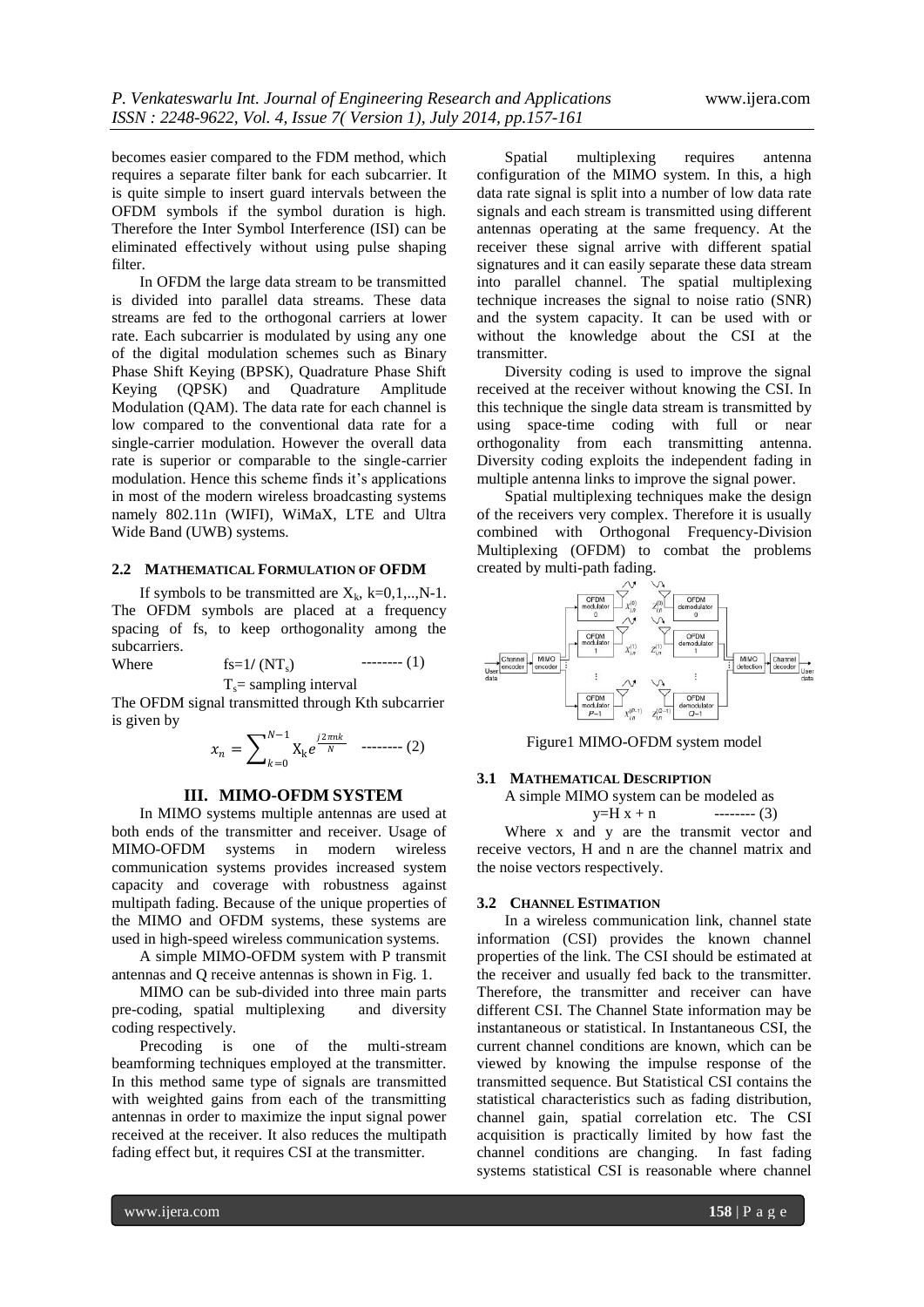conditions vary with a period less than the symbol time. But, in slow fading systems instantaneous CSI can be estimated with reasonable accuracy. So channel estimation technique is introduced to improve accuracy of the received signal. The radio channels in mobile communication systems are channels in mobile communication usually multipath fading channels, which are causing inter symbol interference (ISI) in the received signal. To remove ISI from the signal, several detection algorithms are used at the receiver side. These detectors should have the knowledge on channel impulse response (CIR) which can be provided by separate channel estimator.

## **3.3 CLASSIFICATION OF CHANNEL ESTIMATION TECHNIQUES**

Basic classification of channel estimation algorithm is shown in Fig 2. They are training based, blind channel estimation and semi-blind channel estimation. The training based channel estimation can be carried out by either block type pilots or comb type pilots along with the data symbols. In block type pilot estimation, one specific symbol full of pilot subcarriers is transmitted periodically as in Fig 3(a). This estimation is suitable for slow fading channels. But, in comb type pilot estimation pilot tones are inserted into each OFDM symbol with a specific period of frequency bins as shown in Fig. 3(b). This type of channel estimation is very much suitable where the changes even in one OFDM block. The blind channel estimation is carried out by evaluating the statistical information of the channel and particular properties of the transmitted signals. This blind channel estimation has no overhead loss and it is only suitable for slowly time-varying channels. But in training based channel estimation, training symbols or pilot tones that are known to the receiver, are multiplexed along with the data stream for channel estimation. The Semi-blind channel estimation algorithm is a hybrid combination of blind channel estimation and training based channel estimation which utilizes pilot carriers and other natural constraints to perform channel estimation.



Figure 2 Classification of channel estimation algorithms



# **IV. CHANNEL ESTIMATION ALGORITHMS FOR MIMO-OFDM LTE SYSTEMS**

## **4.1 TRAINING BASED CHANNEL ESTIMATION TECHNIQUES**

Various channel estimation and optimization techniques are proposed [\[1\]](#page-4-0)[-\[5\],](#page-4-1) [\[10\]](#page-4-2) and [\[11\].](#page-4-3)

W Hardjawana, R Li, B Vucetic and Y Li in [\[1\]](#page-4-0) proposed a novel pilot- aided iterative receiver with joint ICI cancellation and decoding algorithm, based on pilot symbols and iterative soft-estimate of data symbols. The channel can be estimated using timedomain interpolation and least square (LS) methods. Soft-estimate for data symbols are obtained by a maximum-a-posterior (MAP) decoder and improved subsequently using iterative process.

In [\[2\]](#page-4-4) an Iterative channel estimation and inter carrier interference (ICI) cancellation method for highly mobile users in long-term evolution (LTE) systems is proposed. This algorithm estimates the wireless channel by using pilot symbols, estimates of the data symbols, and Doppler spread information at the receiver. The channel estimates are obtained by employing a least-square (LS) method, a simplified parallel interference cancellation (PIC) scheme coupled with decision statistical combining (DSC) are used to cancel the ICI and to improve data symbol detection.

In [\[3\]](#page-4-5) MM Rana and MK Hosain proposed a normalized least mean (NLMS) square and recursive least squares (RLS) adaptive channel estimator for MIMO-OFDM systems. These channel estimation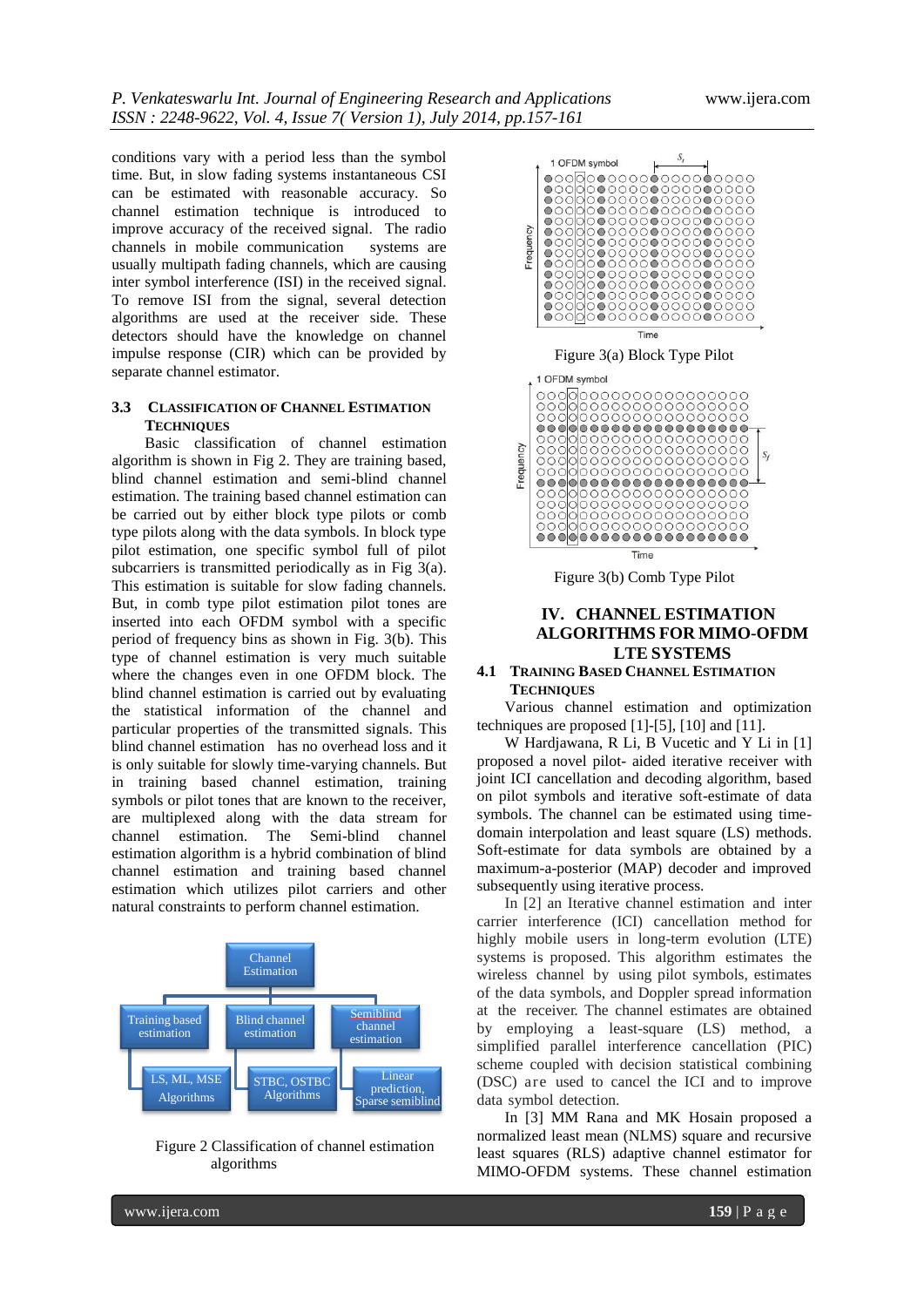(CE) methods uses adaptive estimator which are able to update parameters of the estimator continuously, so that the knowledge of channel and noise statistics are not necessary. This NLMS/RLS CE algorithm requires knowledge of the received signal only. The simulation results show that the RLS CE algorithm provides faster convergence rate and good performance compared to NLMS CE method.

The performance of LS and LMMSE channel estimation techniques for LTE Downlink Systems is analyzed in [\[4\].](#page-4-6) Here a 2x2 LTE Downlink system is considered, the estimator's performance is evaluated in terms of Mean Square Error (MSE) and Bit Error Rate (BER). This method concentrates on the channel length parameter in comparison with the cyclic prefix (CP) inserted at the beginning of each OFDM symbol, which is usually equal to or longer than the channel length in order to suppress ICI and ISI. However, the CP length can be shorter than the channel length because of channel behavior. The simulation results show that the LMMSE outperforms the LSE, when the CP length is smaller than the channel length. In the other case, LMMSE continue its performance only for low SNR values and begins to lose its performance for higher SNR values. On the other hand, LS shows better performance than LMMSE in this range of SNR values.

In [\[5\]](#page-4-1) Channel estimation algorithms and their implementations for mobile receivers are considered. The 3GPP long term evolution (LTE) based pilot structure is used as a benchmark in a MIMO-OFDM receiver. The decision directed (DD) spacealternating generalized expectation-maximization (SAGE) algorithm is used to improve the performance from that of the pilot symbol based least-squares (LS) channel estimator. The performance is improved with high user velocities, where the pilot symbol density is not sufficient. Minimum mean square error (MMSE) filtering is also used in estimating the channel in between pilot symbols. The pilot overhead can be reduced to a third of the LTE pilot overhead with DD channel estimation, obtaining a ten percent increase in data throughput and spectral efficiency.

In order to reduce complexity and take advantage of "null" sub-carriers, MMSE based iterative channel estimation algorithm is proposed in [\[10\].](#page-4-2) A compensation process is proposed to simplify the traditional iterative MMSE channel estimator. After this iterative compensated MMSE channel estimation in frequency domain, a simple "linear interpolation" in time domain is performed to obtain channel estimates over all OFDM symbols. Simulation results show that the IC-MMSE channel estimation algorithm has good performances which approach the performance with perfect channel state information in both SIMO and MIMO transmission modes.

In [\[11\],](#page-4-3) an improved DCT based channel estimation with very low complexity is proposed and evaluated in IEEE802.11n and 3GPP/LTE MIMO-OFDM systems. The whole DCT window is divided into R small overlapping blocks where the length of these blocks is a power of 2. The performance is improved because the noise component is averaged on a larger number of subcarriers.

# **4.2 BLIND CHANNEL ESTIMATION TECHNIQUES**

Most of the existing blind and semi blind methods for MIMO OFDM channel estimation, except for several algorithms that are proposed for orthogonal space–time-coded systems are based on the second-order statistics of a long vector, whose size is equal to or larger than the number of sub carriers

Enhancement of a blind channel estimator based on a subspace approach in a MIMO OFDM for a high mobility scenario is proposed in [\[6\].](#page-4-7) The simulations results have demonstrated the effectiveness of the approach for a 16 QAM modulation scheme and had been evaluated in term of bit error rate BER and mean square error MSE versus the signal to noise ratio SNR

## **4.3 SEMIBLIND CHANNEL ESTIMATION TECHNIQUES**

The Semiblind channel estimation algorithms, exploit the second-order stationary statistics, correlative coding, and other properties, normally have better spectral efficiency With a small number of training symbols. These methods have been proposed to estimate the channel ambiguity matrix in MIMO-OFDM systems [\[7\],](#page-4-8) [\[8\].](#page-4-9)

An optimized channel estimation algorithm for Multipath MIMO-OFDM Systems has been proposed in [\[9\].](#page-4-10) This method has a better estimation performance than the compressive sampling matching pursuit sparse channel estimation method (CoSaMP-SCE). Furthermore, the proposed method does not need to use the sparsity information, while the CoSaMP-SCE requires it.

# **V. CONCLUSION**

In this paper, the basic concepts of Orthogonal Frequency Division Multiplexing (OFDM), Multiple Input Multiple Output (MIMO) systems are addressed. The various channel estimation techniques such as training based, blind channel, semi-blind channel based algorithms are discussed. Also different optimization techniques, such as Decision-Directed Channel Estimation Implementation for Spectral Efficiency Improvement in Mobile MIMO-OFDM, Adaptive Channel Estimation Techniques for